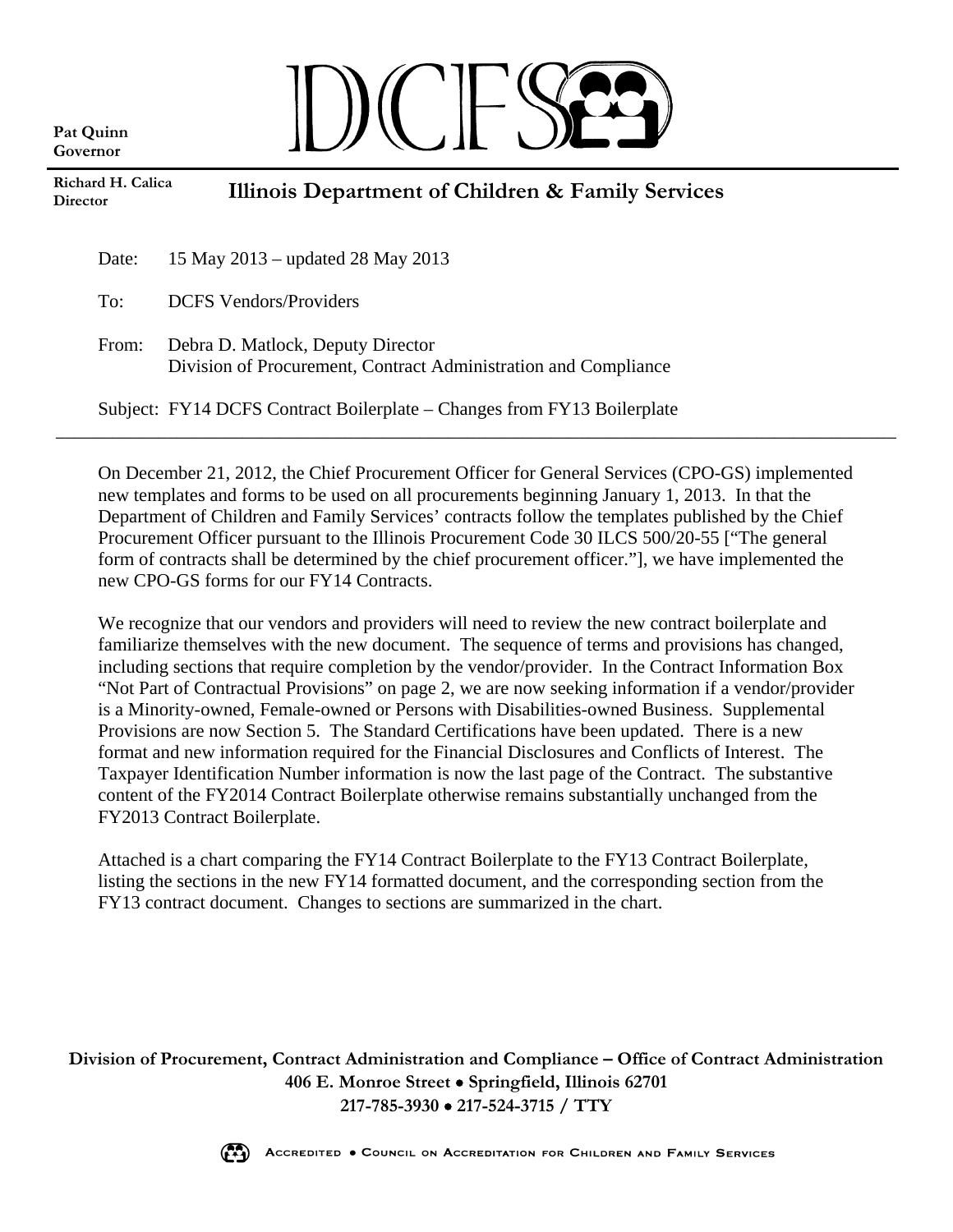| <b>FY14 DCFS BOILERPLATE</b><br><b>NEW FORMAT SECTION</b>                                                                                                                                                                                                                                                             | <b>FY13 DCFS BOILERPLATE</b><br><b>CORRESPONDING SECTION</b>                                                                                                                      |
|-----------------------------------------------------------------------------------------------------------------------------------------------------------------------------------------------------------------------------------------------------------------------------------------------------------------------|-----------------------------------------------------------------------------------------------------------------------------------------------------------------------------------|
| <b>Cover Page -- CONTRACT SIGNATURES</b>                                                                                                                                                                                                                                                                              | <b>Included Chief Procurement Officer</b>                                                                                                                                         |
| Page 2 -- Information box "Not Part of<br>Contractual Provisions" -- Provider checks if<br>Minority, Female, or Person with Disabilities<br>Owned Business (not mandatory); other<br>entries FOR STATE AGENCY USE                                                                                                     | Did not include information re: Small<br>Business Set-Aside, Minority-Owned<br>Business, Female-Owned Business, Persons<br>With Disabilities-Owned Business, Other<br>Preferences |
| Page 3 -- Defines the CONTRACT and<br>includes Table of Contents. Contract<br>Sections are in different sequence.                                                                                                                                                                                                     | Cover Page defines Contract, and includes<br>Table of Contents, Signatures, State Use<br>Only information box                                                                     |
| <b>Section 1. DESCRIPTION OF SUPPLIES</b><br><b>AND SERVICES</b>                                                                                                                                                                                                                                                      | <b>Section 2</b>                                                                                                                                                                  |
| Not included                                                                                                                                                                                                                                                                                                          | 2.1 Goal                                                                                                                                                                          |
| 1.1 -- Program Plan will be inserted following<br>this Page 4                                                                                                                                                                                                                                                         | 2.2 Program Plan followed this page                                                                                                                                               |
| 1.2                                                                                                                                                                                                                                                                                                                   | 2.3                                                                                                                                                                               |
| 1.3                                                                                                                                                                                                                                                                                                                   | 2.4                                                                                                                                                                               |
| 1.4 -- New provision ties to Exhibit F                                                                                                                                                                                                                                                                                |                                                                                                                                                                                   |
| 1.5 -- Includes new statutory requirement for<br>subcontracts to be provided within 15 days of<br>execution. Subcontractors may identify<br>information deemed proprietary or<br>confidential.                                                                                                                        | 2.5.2, 2.5.3 (included requirement for<br>Subcontract Agreement to be provided within<br>20 days of execution), 2.5.5                                                             |
| 1.5.1 -- Includes requirement for subcontracts<br>to use Subcontract Agreement and<br>Subcontractor Standard Certifications and<br><b>Financial Disclosures and Conflicts of</b><br>Interest, and to provide Subcontractor Budget<br>if subcontract is for more than 10% of the<br>total amount of Contract.          | 2.5.3                                                                                                                                                                             |
| 1.5.2 -- Includes requirement for new or<br>replaced subcontracts to use Subcontract<br>Agreement and Subcontractor Standard<br>Certifications and Financial Disclosures and<br>Conflicts of Interest, and provide<br>Subcontractor Budget if subcontract is for<br>more than 10% of the total amount of<br>Contract. | 2.5.4                                                                                                                                                                             |
| 1.6 -- Includes Complete Address of Location<br>where services will be performed                                                                                                                                                                                                                                      | 2.7                                                                                                                                                                               |
| <b>Section 2. PRICING</b>                                                                                                                                                                                                                                                                                             |                                                                                                                                                                                   |
| 2.1 -- Pricing/Rate Schedule will be inserted<br>following Page 7                                                                                                                                                                                                                                                     | <b>Section 3</b><br>3.1 -- Pricing/Rate Schedule followed Page 5                                                                                                                  |
| 2.2                                                                                                                                                                                                                                                                                                                   | 3.2                                                                                                                                                                               |
| 2.3                                                                                                                                                                                                                                                                                                                   | 3.4                                                                                                                                                                               |
| 2.4                                                                                                                                                                                                                                                                                                                   | 3.5                                                                                                                                                                               |
| 2.5                                                                                                                                                                                                                                                                                                                   | 3.6                                                                                                                                                                               |
| 2.6                                                                                                                                                                                                                                                                                                                   | 3.3                                                                                                                                                                               |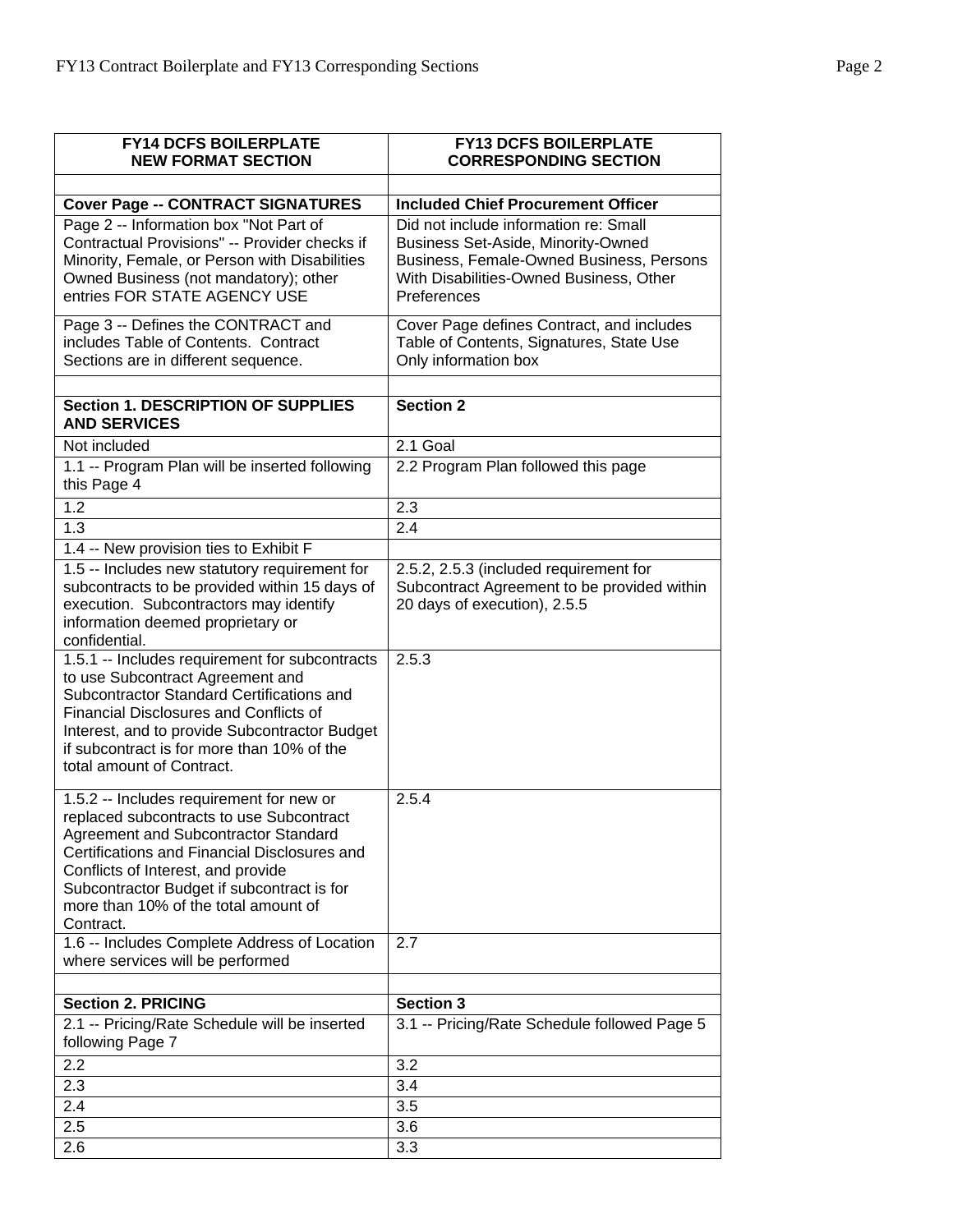| <b>FY14 DCFS BOILERPLATE</b>                                                            | <b>FY13 DCFS BOILERPLATE</b>                   |
|-----------------------------------------------------------------------------------------|------------------------------------------------|
| <b>NEW FORMAT SECTION</b>                                                               | <b>CORRESPONDING SECTION</b>                   |
|                                                                                         |                                                |
| <b>Section 3. TERM AND TERMINATION</b>                                                  | <b>Section 1</b>                               |
| 3.1                                                                                     | 1.1                                            |
| $\overline{3.2}$                                                                        | $\overline{1.2}$                               |
| 3.3                                                                                     | 1.3                                            |
| 3.4                                                                                     | 1.4                                            |
| $\overline{3.5}$                                                                        | 4.1                                            |
| 3.6                                                                                     | 2.11                                           |
| 3.7                                                                                     | 1.4                                            |
|                                                                                         |                                                |
|                                                                                         |                                                |
| <b>Section 4. STANDARD BUSINESS TERMS</b><br><b>AND CONDITIONS</b>                      | <b>Section 4</b>                               |
| 4.1.1 -- Invoices will be sent to person                                                | 3.7, 3.8.1 -- Send invoices to: the individual |
| identified as Program Monitor on Department                                             | and address outlined in the Contract Program   |
| website                                                                                 | Plan/Scope of Services.                        |
| 4.1.2                                                                                   | 3.8.2                                          |
| 4.1.3 -- New statutory requirement                                                      |                                                |
| 4.1.4                                                                                   | 3.8.3                                          |
| 4.1.5                                                                                   | 3.8.4                                          |
| 4.1.6 -- New statement regarding federal                                                |                                                |
| funding                                                                                 |                                                |
| 4.1.7                                                                                   | 3.8.5                                          |
| 4.1.8                                                                                   | 3.8.7                                          |
| $\overline{4.2}$                                                                        | 2.5.1                                          |
| $\overline{4.3}$                                                                        | $\overline{4.2}$                               |
| 4.4                                                                                     | 4.3                                            |
| 4.5                                                                                     | 4.4                                            |
| 4.6                                                                                     | 4.5                                            |
| 4.7                                                                                     | 4.6                                            |
| $\overline{4.8}$                                                                        | $\overline{4.7}$                               |
| 4.9                                                                                     | 4.8                                            |
| 4.10                                                                                    | 4.9                                            |
| 4.11                                                                                    | 4.10                                           |
| 4.12                                                                                    | 4.11                                           |
| 4.13                                                                                    | 4.12                                           |
| 4.14                                                                                    | 4.13                                           |
| 4.15                                                                                    | 4.14                                           |
|                                                                                         |                                                |
| 4.16                                                                                    | 4.15                                           |
| 4.17                                                                                    | 4.16, 4.17                                     |
| 4.18                                                                                    | 4.18                                           |
| 4.19                                                                                    | 3.8.6, 4.19                                    |
| 4.20 -- Includes Department's right to reduce<br>or suspend service referrals to Vendor | 4.20                                           |
| 4.21                                                                                    | 4.21                                           |
| 4.22                                                                                    | 2.8                                            |
| 4.23.1                                                                                  | 2.9.1                                          |
| 4.23.2                                                                                  | 2.9.2                                          |
| 4.23.3                                                                                  | 2.9.3                                          |
| 4.24.1                                                                                  | 2.10.1                                         |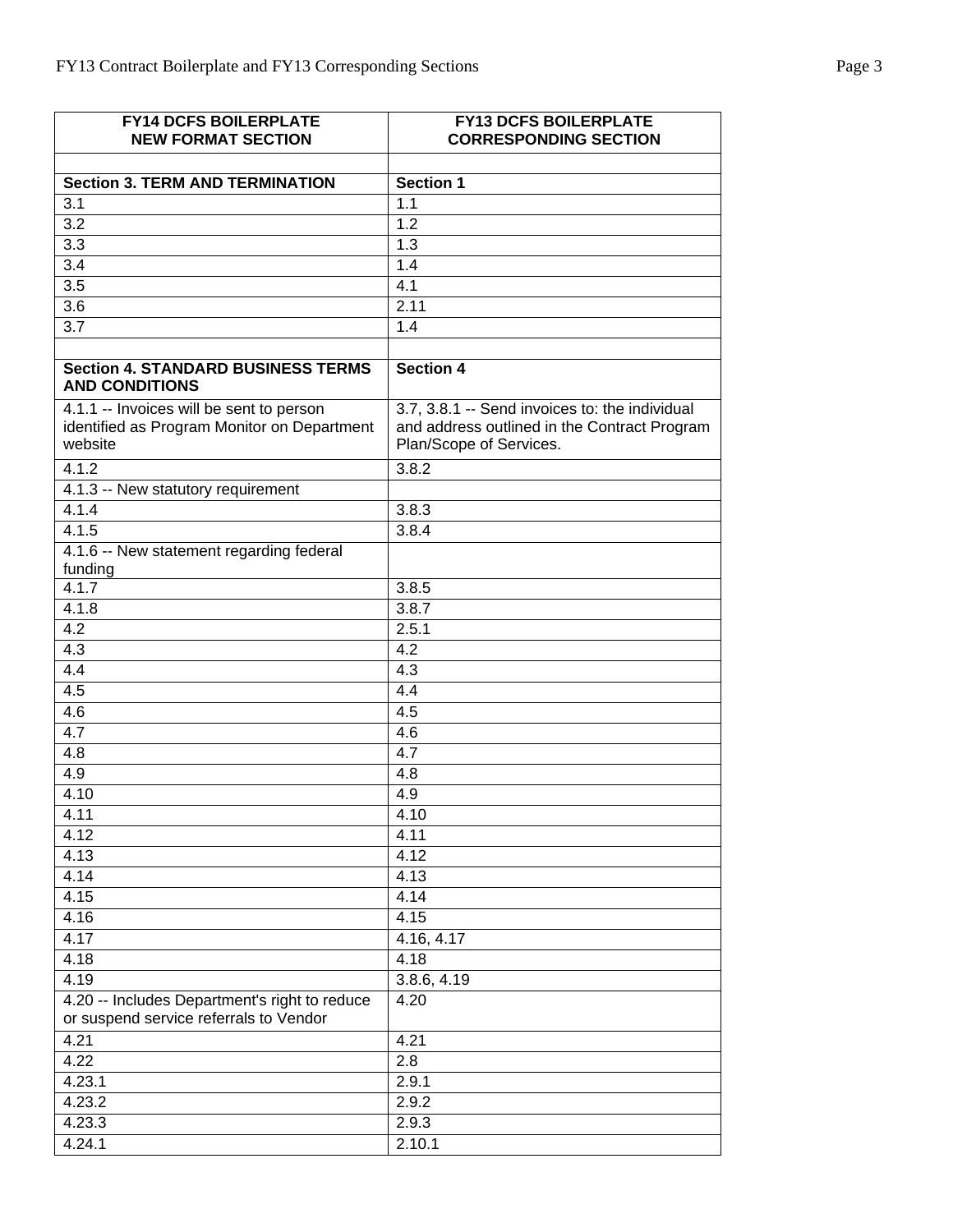| <b>FY14 DCFS BOILERPLATE</b><br><b>NEW FORMAT SECTION</b>                                                                               | <b>FY13 DCFS BOILERPLATE</b><br><b>CORRESPONDING SECTION</b> |
|-----------------------------------------------------------------------------------------------------------------------------------------|--------------------------------------------------------------|
| 4.24.2                                                                                                                                  | 2.10.2                                                       |
| 4.24.3 -- New statutory notice                                                                                                          |                                                              |
| 4.25                                                                                                                                    | 2.12                                                         |
|                                                                                                                                         |                                                              |
| <b>Section 5. STATE SUPPLEMENTAL</b><br><b>PROVISIONS</b>                                                                               | <b>Section 7</b>                                             |
| 5.1 -- Identifies Budget as Exhibit B, includes<br>Subcontractor Budget, State Board of<br><b>Elections Certificate of Registration</b> | 7.1                                                          |
| <b>Section 6. STANDARD CERTIFICATIONS</b>                                                                                               | <b>Section 5</b>                                             |
| 6.1                                                                                                                                     | 5.1                                                          |
| 6.2 -- Updated to reflect Federal requirements                                                                                          | $\overline{5.2}$                                             |
| 6.3                                                                                                                                     | 5.3                                                          |
| 6.4                                                                                                                                     | $\overline{5.4}$                                             |
| 6.5                                                                                                                                     | $\overline{5.5}$                                             |
| 6.6                                                                                                                                     | 5.6                                                          |
| 6.7                                                                                                                                     | $\overline{5.7}$                                             |
| 6.8                                                                                                                                     | 5.8                                                          |
| 6.9                                                                                                                                     | 5.9                                                          |
| 6.10 -- Includes amended statutory<br>requirements                                                                                      | 5.10                                                         |
| 6.11                                                                                                                                    | 5.11                                                         |
| 6.12                                                                                                                                    | $\overline{5.12}$                                            |
| 6.13                                                                                                                                    | 5.13                                                         |
| 6.14                                                                                                                                    | 5.14                                                         |
| 6.15                                                                                                                                    | 5.15                                                         |
| 6.16                                                                                                                                    | $\overline{5.16}$                                            |
| 6.17                                                                                                                                    | 5.17                                                         |
| 6.18                                                                                                                                    | 5.18                                                         |
| 6.19                                                                                                                                    | 5.19                                                         |
| 6.20                                                                                                                                    | 5.20                                                         |
| 6.21                                                                                                                                    | 5.21                                                         |
| 6.22                                                                                                                                    | 5.22                                                         |
| 6.23                                                                                                                                    | 5.23                                                         |
| 6.24                                                                                                                                    | 5.24                                                         |
| 6.25                                                                                                                                    | 5.25                                                         |
| 6.26                                                                                                                                    | 5.26                                                         |
| 6.27                                                                                                                                    | 5.27                                                         |
| 6.28                                                                                                                                    | 5.28                                                         |
| 6.29                                                                                                                                    | 5.29                                                         |
| 6.30 -- New statutory requirement                                                                                                       |                                                              |
| 6.31 -- New certification of authority to do                                                                                            |                                                              |
| business in Illinois                                                                                                                    |                                                              |
| 6.32                                                                                                                                    | 5.30                                                         |
| 6.33                                                                                                                                    | 5.31 -- Included requirement for notarized<br>signature      |
|                                                                                                                                         |                                                              |